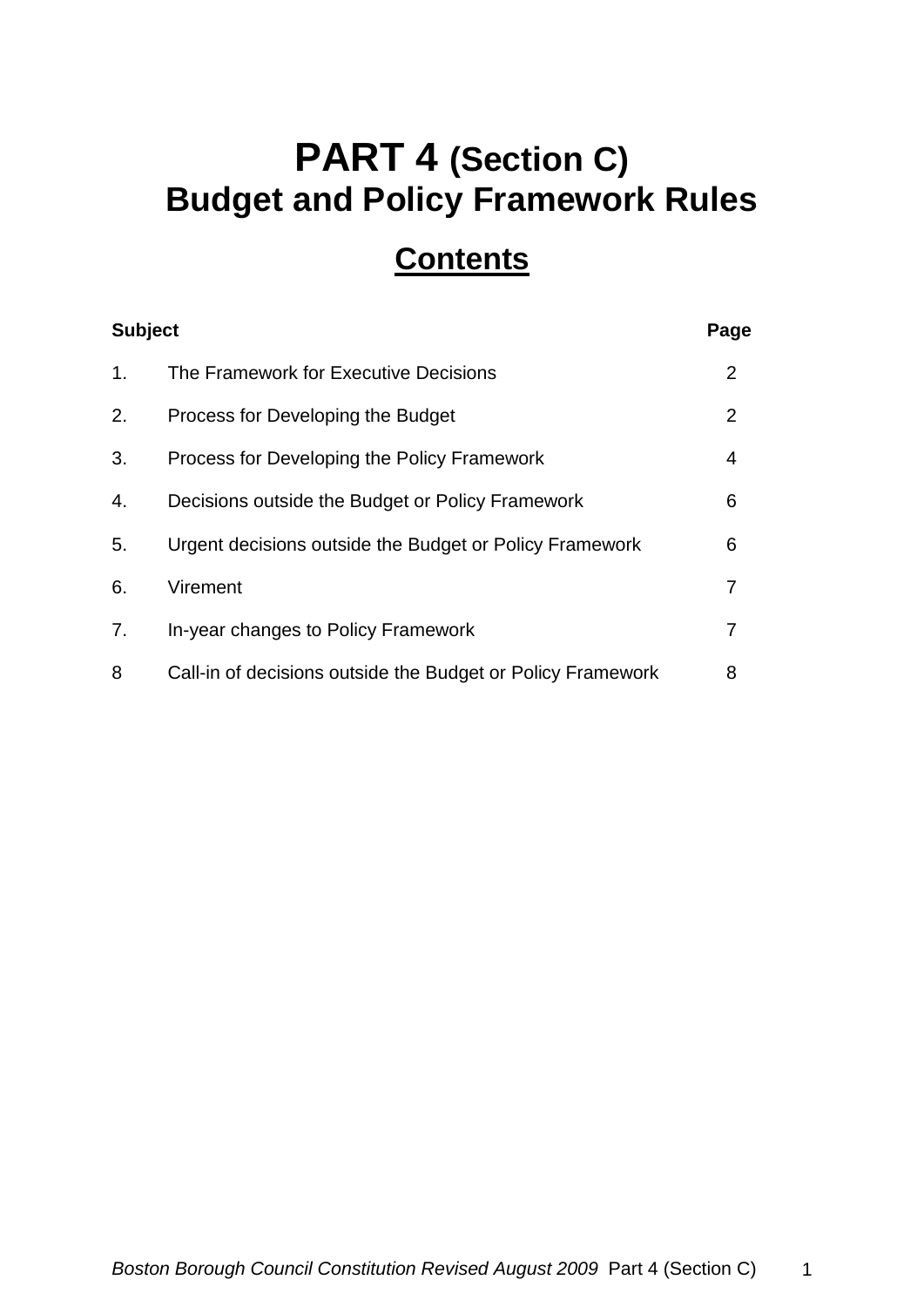## **BOSTON BOROUGH COUNCIL THE CONSTITUTION Part 4 – The Council Procedure Rules Section 3 – Budget and Policy Framework Rules**

## **BUDGET AND POLICY FRAMEWORK PROCEDURE RULES**

#### **1. The Framework for Executive Decisions**

The Council will be responsible for the adoption of its budget and policy framework as set out in Article 4. Once a budget or a policy framework is in place, it will be the responsibility for the Cabinet (or, where appropriate, the Regulatory Committee) to implement it.

#### **2. Process for Developing the Budget**

- 2.1 The process by which the budget shall be developed is:-
	- (1) In accordance with Financial Regulations, the Council's Section 151 Officer will present a report on the overall budget strategy to the Cabinet.
	- (2) The draft detailed budget proposals will be developed under the guidance of the Section 151 Officer by the Council's officers in consultation with the Cabinet.
	- (3) The Cabinet shall consider the budget proposals for each service area of the Council's activities and shall refer them to the appropriate Overview and Scrutiny Committees, or a joint meeting of the Committees, for consideration.
	- (4) The Cabinet shall consider any recommendations from the Overview and Scrutiny Committees and may, if it considers it appropriate, amend the proposals before submitting an overall budget and proposed level of Council tax to Council for consideration.
	- (5) Subject to paragraph 9, where before  $8<sup>th</sup>$  February in any financial year, the Cabinet submits to the Council for its consideration in relation to the following financial year –
		- (a) estimates for the amounts to be aggregated in making a calculation (whether originally or by way of substitute) in accordance with any of sections 32 to 37 or 42 to 49 of the Local Government Finance Act 1992.
		- (b) estimates of other amounts to be used for the purposes of such a calculation
		- (c) estimates of such a calculation, or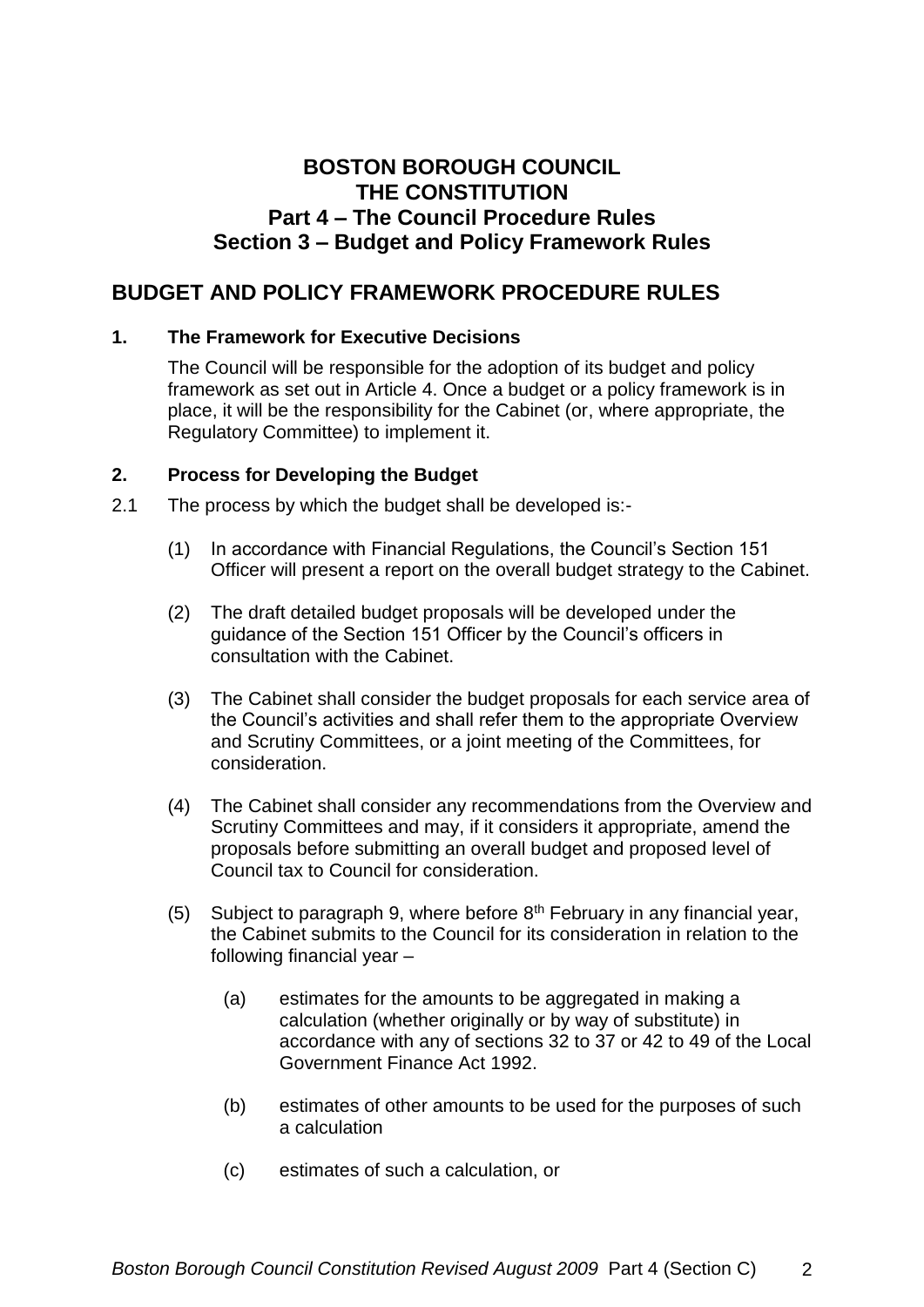(d) amounts required to be stated in a precept under Chapter IV of Part I of the Local Government Finance Act of 1992.

And following consideration of those estimates or amounts the Council has any objections to them, it must take the action set out in paragraph 6 below.

- (6) Before the Council makes a calculation (whether originally or by way of subsititute) in accordance with any of the sections referred to in paragraph 6(a), or issues a precept under Chapter IV of Part 1 of the Local Government Finance Act 1992, it must inform the Leader of any objections which it has to the Cabinet's estimates or amounts and must give to him/her instructions requiring the Cabinet to reconsider, in the light of those objections, those estimates and amounts in accordance with the Council's requirements.
- (7) Where the Council gives instructions in accordance with paragraph 6 above, it must specify a period of at least five working days beginning on the day after the date on which the Leader receives the instructions on behalf of the Cabinet within which the Leader may:-
	- (a) submit a revision of the estimates or amounts as amended by the Cabinet ("revised estimates or amounts") which have been reconsidered in accordance with the Council's requirements, with the Cabinet's reasons for any amendments made to the estimates or amounts, to the Council for the Council's consideration, or
	- (b) inform the Council of any disagreement that the Cabinet has with any of the Council's objections and the Cabinet's reasons for any such disagreements.
- (8) When the period specified by the Council, referred to in paragraph 7, has expired, the Council must, when making calculations (whether originally or by way of substitute) in accordance with the sections referred to in paragraph 5 (a), take into account:-
	- (a) any amendments to the estimates or amounts that are included in any revised estimates;
	- (b) the Cabinet's reasons for those amendments;
	- (c) any disagreement that the Cabinet has with any of the Council's objections; and
	- (d) the Cabinet's reasons for that disagreement

which the Leader submitted to the Council, or informed the Council of, within the period specified.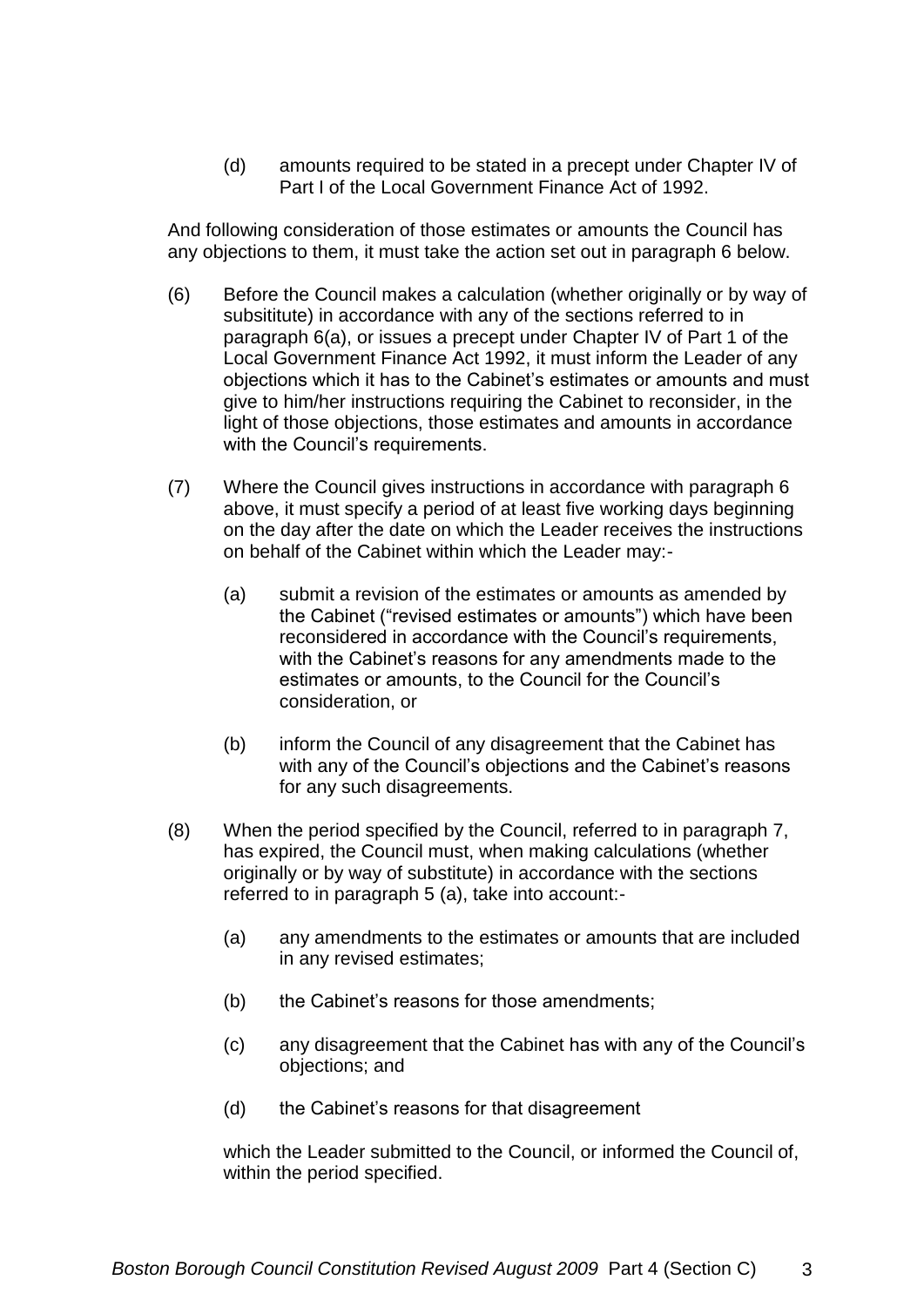- (9) Paragraphs 5 to 8 shall not apply in relation to:-
	- (a) calculations or substitute calculations which an authority is required to make in accordance with sections 52I, 52J, 52T or 52U of the Local Government Finance Act 1992, and
	- (b) amounts stated in a precept issued to give effect to calculations or substitute calculations made in accordance with sections 52J or 52U of that Act.
- (10) The Council shall by the 11<sup>th</sup> March in each year, by simple majority, determine the budget requirement and set the level of Council Tax for the ensuing financial year, having considered the proposals of the Cabinet.

#### **3. Process for Developing the Policy Framework**

- 3.1 Definition: For the purpose of these rules "policy framework" means those plans and strategies expressly reserved to the Council for adoption, namely:-
	- (i) Performance Improvement Plan
	- (ii) Community Plan
	- (iii) Crime and Disorder Reduction Strategy
	- (iv) Local Development Framework ( and associated statutory documents)
	- (v) Food Law Enforcement Service Plan
	- (vi) Housing Investment Programme (Housing Strategy and Homelessness Strategy)
	- (vii) Licensing Policy
	- (viii) The Budget (Budgetary Framework)
	- (ix) Capital Programme (Budgetary Framework)
	- (x) Corporate Strategy or Plan
	- (xi) Asset Management Plan
	- (xii) Capital Strategy (Budgetary Framework)
	- (xiii) Treasury Management Strategy and Policy (Budgetary Framework)
	- (xiv) Equal Opportunities Policy
	- (xv) Personnel Policies and Strategies
	- (xvi) Corporate Governance Policies and Strategies
	- (xvii) Local Area Masterplan
	- (xviii) Environmental Policy
	- (xix) Risk Management Strategy and Policy
	- (xx) Procurement Strategy
	- (xxi) Corporate Governance Code
	- (xxii) Medium Term Financial Plan (Budgetary Framework)
- 3.2 The process by which the policy framework shall be developed is:-
	- (1) The Cabinet will publicise by including in the published forward plan a timetable for making proposals to the Council for the adoption of any plan, strategy or budget that forms part of the budget and policy framework, and its arrangements for consultation after publication of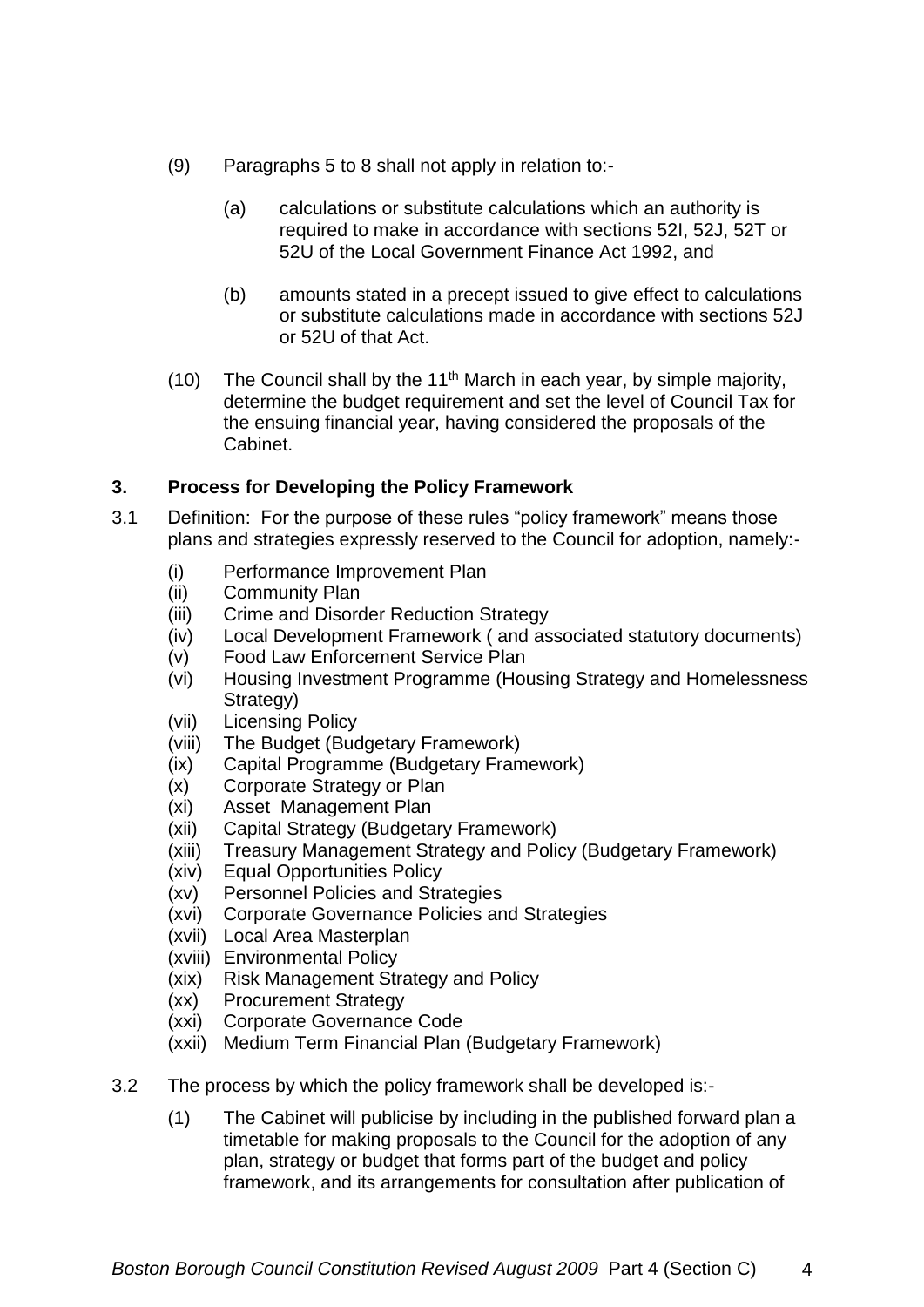those initial proposals. The Chairmen of Overview and Scrutiny Committees will also be notified. The consultation period shall in each instance be not less than 6 weeks.

- (2) At the end of that period, the Cabinet will then draw up draft proposals having regard to the responses to that consultation. If a relevant Overview and Scrutiny Committee wishes to respond to the Cabinet in that consultation process then it may do so. As the Overview and Scrutiny Committees have responsibility for fixing their own work programme it is open to the Overview and Scrutiny Committee to investigate, research or report in detail with policy recommendations before the end of the consultation period. The Cabinet will take any response from an Overview and Scrutiny Committee into account in drawing up its proposals for submission to the Council, and its report to Council will reflect the comments made by consultees and the Cabinet's response.
- (3) Where the Cabinet has submitted a draft plan or strategy comprising part of the policy framework to the Council for its consideration and, following consideration of that draft plan or strategy, the Council has any objections to it, the Council must take the action set out in paragraph 4 below.
- (4) Before the Council:-
	- (a) amends the draft plan or strategy
	- (b) approves, for the purposes of its submission to the Secretary of State or any Minister of the Crown for his approval, any plan or strategy (whether or not in the form of a draft) of which any part is required to be so submitted; or
	- (c) adopts (with or without modification) the plan or strategy,it must inform the Leader of any objections which it has to the draft plan or strategy and must give to him/her instructions requiring the Cabinet to reconsider, in the light of those objections, the draft plan or strategy submitted to it.
- (5) Where the Council gives instructions in accordance with paragraph 4 above, it must specify a period of at least five working days, beginning on the day after the date on which the Leader receives the instructions on behalf of the Cabinet within which the Leader may:-
	- (a) submit a revision of the draft plan or strategy as amended by the Cabinet (the "revised draft plan or strategy") with the Cabinet's reasons for any amendments made to the draft plan or strategy, to the Council for the Council's consideration, or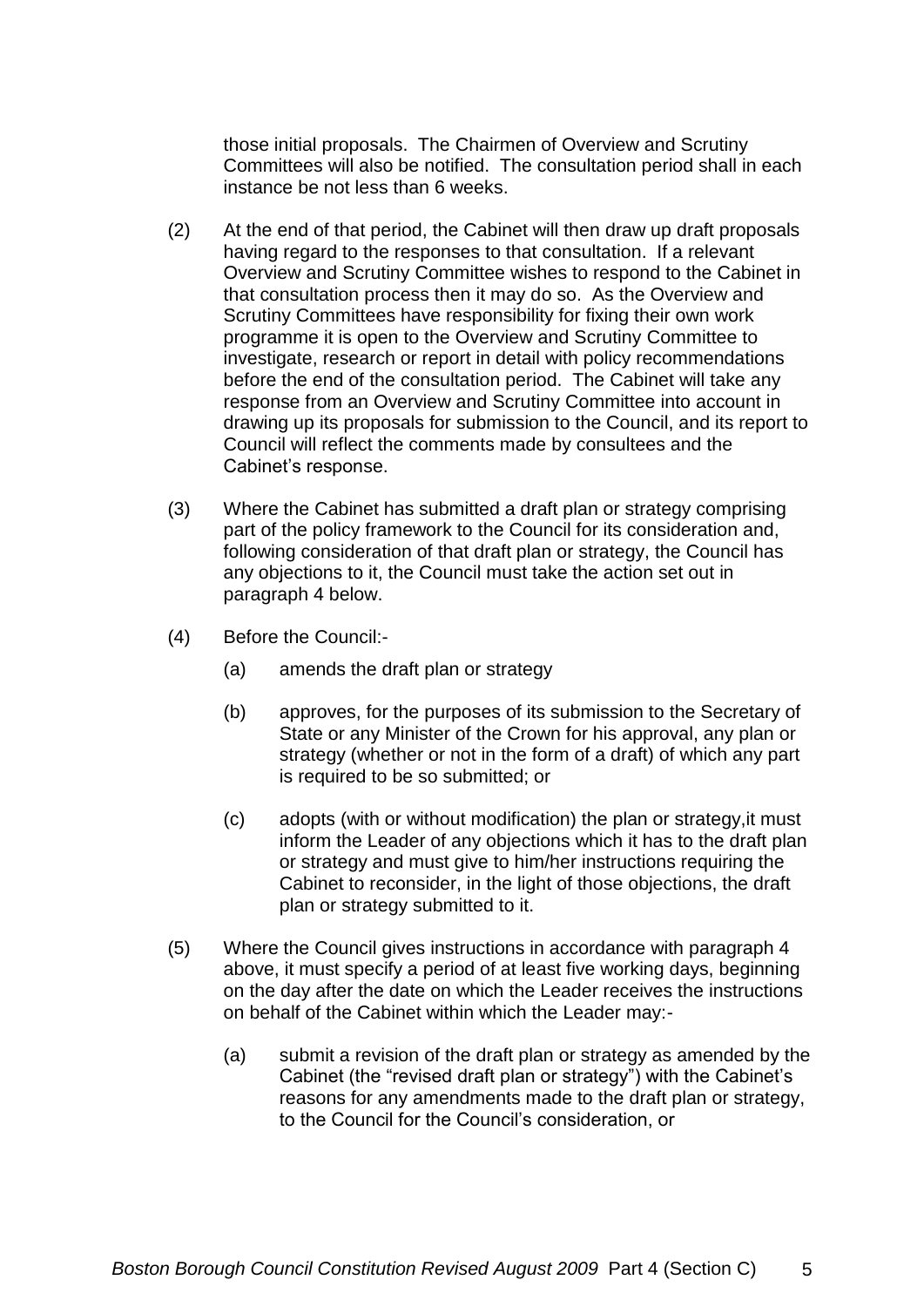- (b) inform the Council of any disagreement that the Cabinet has with any of the Council's objections and the Cabinet's reasons for any such disagreement.
- (6) When the period specified by the Council, referred to in paragraph 5, has expired, the Council must when:-
	- (a) amending the draft plan or strategy or, if there is one, the revised draft plan or strategy;
	- (b) approving, for the purposes of its submission to the Secretary of State or any Minister of the Crown for his approval, any plan or strategy (whether or not in the form of a draft or revised draft) of which any part is required to be so submitted; or
	- (c) adopting (with or without modification) the plan or strategy,

take into account any amendments made to the draft plan or strategy that are included in any revised draft plan or strategy, the Cabinet's reasons for those amendments, any disagreement that the Cabinet has with any of the Council's objections and the Cabinet's reasons for that disagreement which the Leader submitted to the Council, or informed the Council of, within the period specified.

#### **4. Decisions outside the Budget or Policy Framework**

- 4.1 Subject to the provisions of paragraph 6 below (virements) the Cabinet, committees of the Cabinet (if any), individual Members of the Cabinet and any officers, area committees or joint arrangements discharging executive functions may only take decisions which are in line with the budget and policy framework. If any of these bodies or persons wishes to make a decision which is contrary to the policy framework, or contrary to or not wholly in accordance with the budget approved by full Council, then that decision may only be taken by the Council, subject to 5 below.
- 4.2 If the Cabinet, committees of the Cabinet (if any), individual Members of the Cabinet and any officers, area committees or joint arrangements discharging executive functions want to make such a decision, they shall take advice from the Monitoring Officer and/or the Chief Finance Officer as to whether the decision they want to make would be contrary to the policy framework, or contrary to or not wholly in accordance with the budget. If the advice of either of those officers is that the decision would not be in line with the existing budget and/or policy framework, then the decision must be referred by that body or person to the Council for decision, unless the decision is a matter of urgency, in which case the provisions in paragraph 4 (urgent decisions outside the budget and policy framework) shall apply.

#### **5. Urgent decisions outside the Budget or Policy Framework**

5.1 The Cabinet, a committee of the Cabinet (if any), an individual Member of the Cabinet or officers, area committees or joint arrangements discharging executive functions may take a decision which is contrary to the Council's policy framework or contrary to or not wholly in accordance with the budget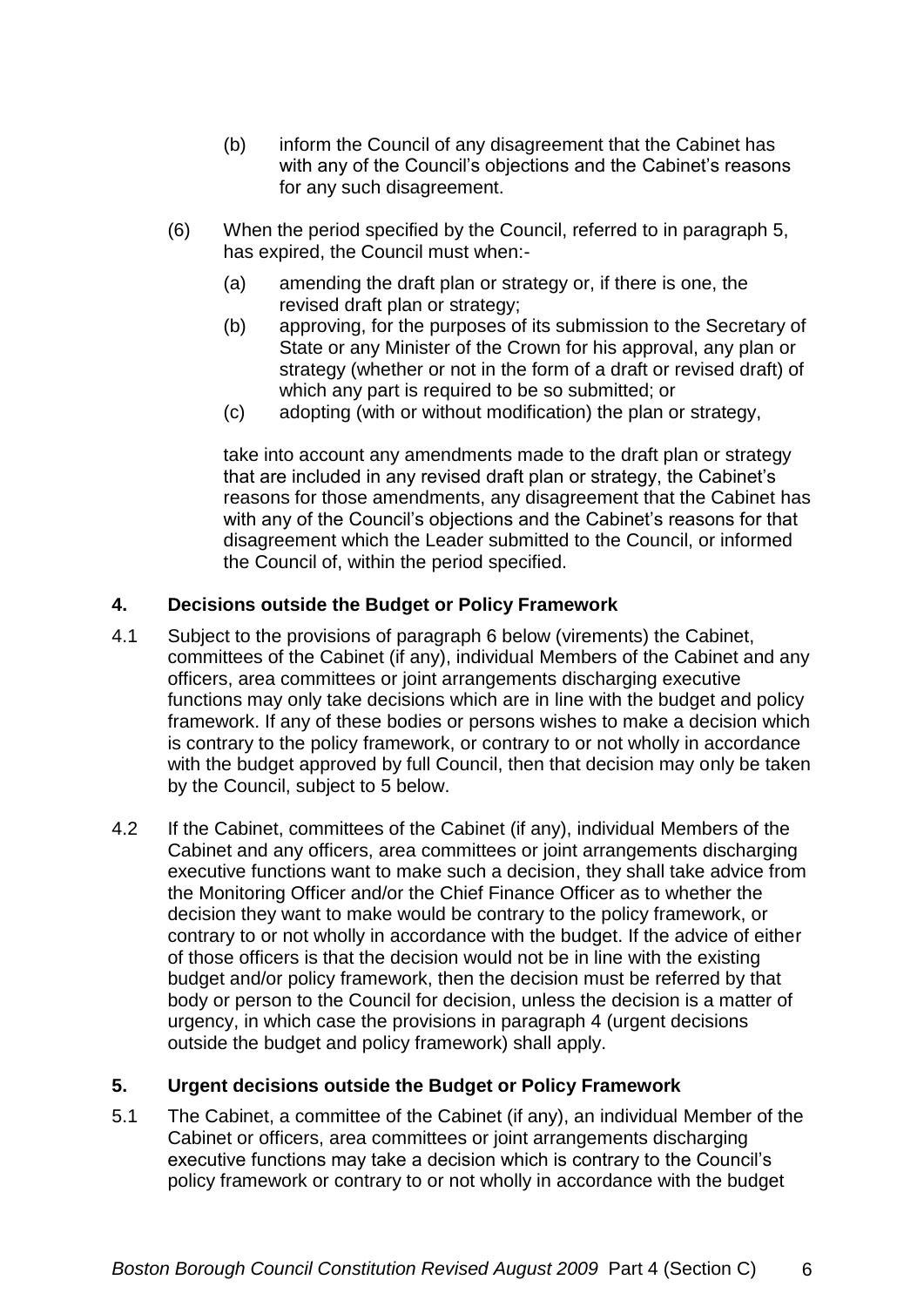approved by full Council if the decision is a matter of urgency. However, the decision may only be taken:

- (a) if it is not practical to convene a quorate meeting of the full Council; and
- (b) if the Chairman of a relevant Overview and Scrutiny Committee agrees that the decision is a matter of urgency.

The reasons why it is not practical to convene a quorate meeting of full Council and the Chairman of the relevant Overview and Scrutiny Committees consent to the decision being taken as a matter of urgency must be noted on the record of the decision. In the absence of the Chairman of a relevant Overview and Scrutiny Committee the consent of the Mayor or in the absence of both the relevant Chairman and the Mayor, the Deputy Mayor, will be sufficient.

5.2 Following the decision, the decision taker will provide a full report to the next available Council meeting explaining the decision, the reasons for it and why the decision was treated as a matter of urgency.

#### **6. Virement**

6.1 Steps taken by the Cabinet, a committee of the Cabinet (if any), an individual Member of the Cabinet or officers, area committees or joint arrangements discharging executive functions to implement Council policy shall not exceed those budgets allocated to each budget head. However, such bodies or individuals shall be entitled to vire across budget heads in accordance with the procedures detailed in Financial Regulations. Beyond such limits approval to any virement across budget heads shall require the approval of Council.

#### **7. In-year changes to Policy Framework**

- 7.1 The responsibility for agreeing the budget and policy framework lies with the Council, and decisions by the Cabinet, a committee of the Cabinet (if any), an individual Member of the Cabinet or officers, area committees or joint arrangements discharging executive functions must be in line with it. No changes to any policy or strategy which make up the policy framework may be made by those bodies or individuals except those changes:-
	- (a) which will result in the closure or discontinuance of a service or part of a service to meet a budgetary constraint;
	- (b) which are necessary to ensure compliance with the law, ministerial direction or government guidance;
	- (c) in relation to the policy framework which would normally be agreed by the Council following consultation, but are required because the existing policy document is silent on a matter under consideration.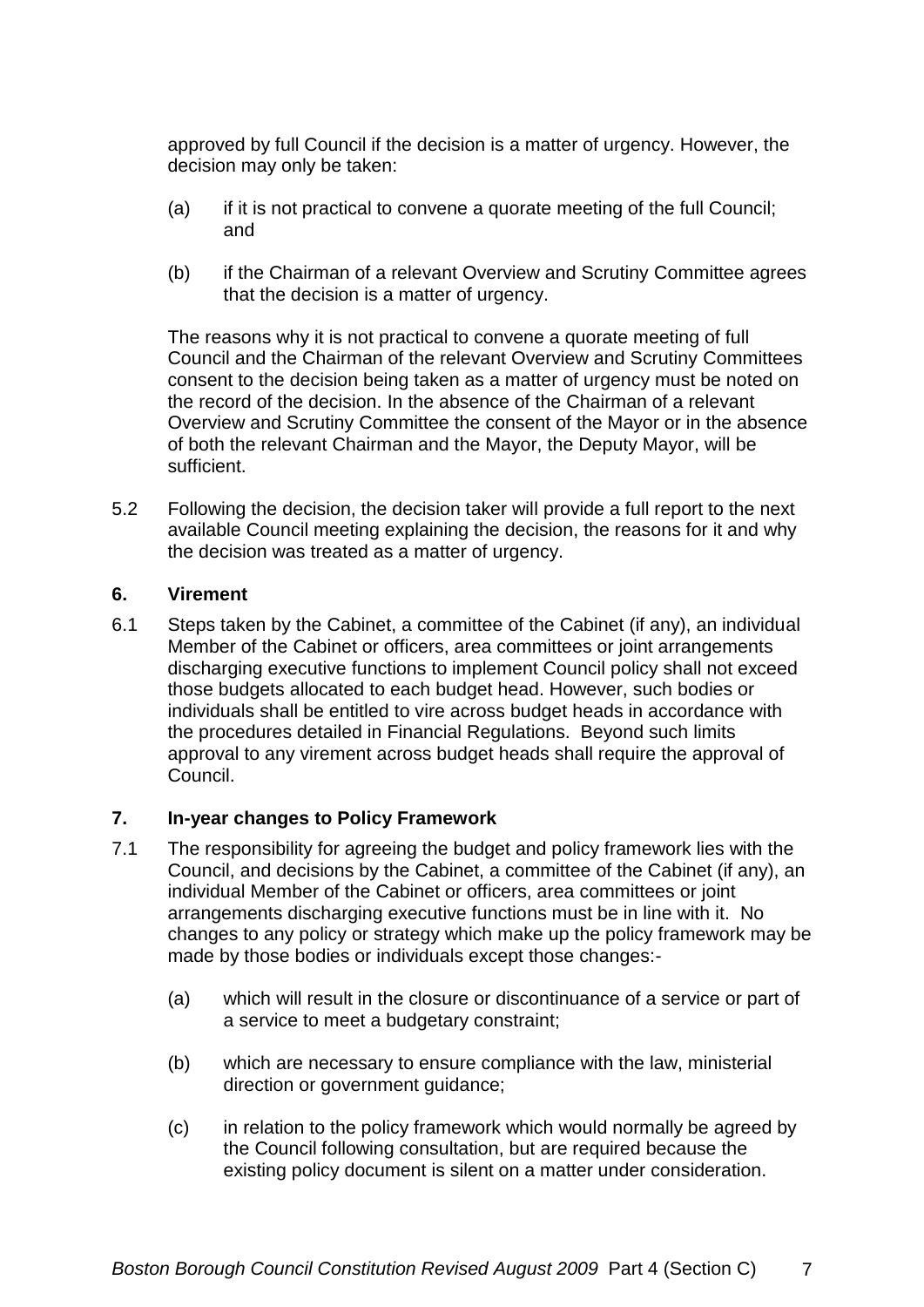#### **8. Call-in of decisions outside the Budget or Policy Framework**

- 8.1 Where an Overview and Scrutiny Committee is of the opinion that an executive decision is, or if made would be, contrary to the policy framework, or contrary to or not wholly in accordance with the Council's budget, then it shall seek advice from the Monitoring Officer and/or Chief Financial Officer.
- 8.2 In respect of functions which are the responsibility of the Cabinet, where;
	- (a) the Monitoring Officer's report and/or Chief Finance Officer's report concludes that the decision was not a departure from the budget or policy framework, the report shall go to the Cabinet and to the relevant Overview and Scrutiny Committee.
	- (b) the Monitoring Officer's report and/or Chief Finance Officer's report concludes that the decision is contrary to or not wholly in accordance with the budget or policy framework, the report shall go to the Cabinet with a copy to every Member of the Council.

Regardless of whether the decision is delegated or not, the Cabinet must meet to decide what action to take in respect of the Monitoring Officer's/Chief Finance Officer's report and to prepare a report to Council in the event that the Monitoring Officer or the Chief Finance Officer conclude that the decision was a departure. For the avoidance of doubt decisions shall not be deemed to be a departure where they are urgent decisions taken in accordance with paragraph 4 above.

- 8.3 If the decision has yet to be made, or has been made but not yet implemented, and the advice from the Monitoring Officer and/or the Chief Finance Officer is that the decision is or would be contrary to the policy framework or contrary to or not wholly in accordance with the budget, the Overview and Scrutiny Committee may refer the matter to Council. In such cases, no further action will be taken in respect of the decision or its implementation until the Council has met and considered the matter. At the meeting it will receive a report from the Cabinet of the decision or proposal and the advice of the Monitoring Officer and/or Chief Finance Officer. The Council may either:
	- (a) endorse a decision or proposal of the Cabinet as falling within the existing budget and policy framework. In this case no further action is required, save that the decision of the Council be minuted and circulated to all Councillors in the normal way and the decision implemented;
	- or
	- (b) amend the Council's Financial Regulations, having regard to advice from the Council's Section 151 Officer, or policy concerned to encompass the decision or proposal of the body responsible for that